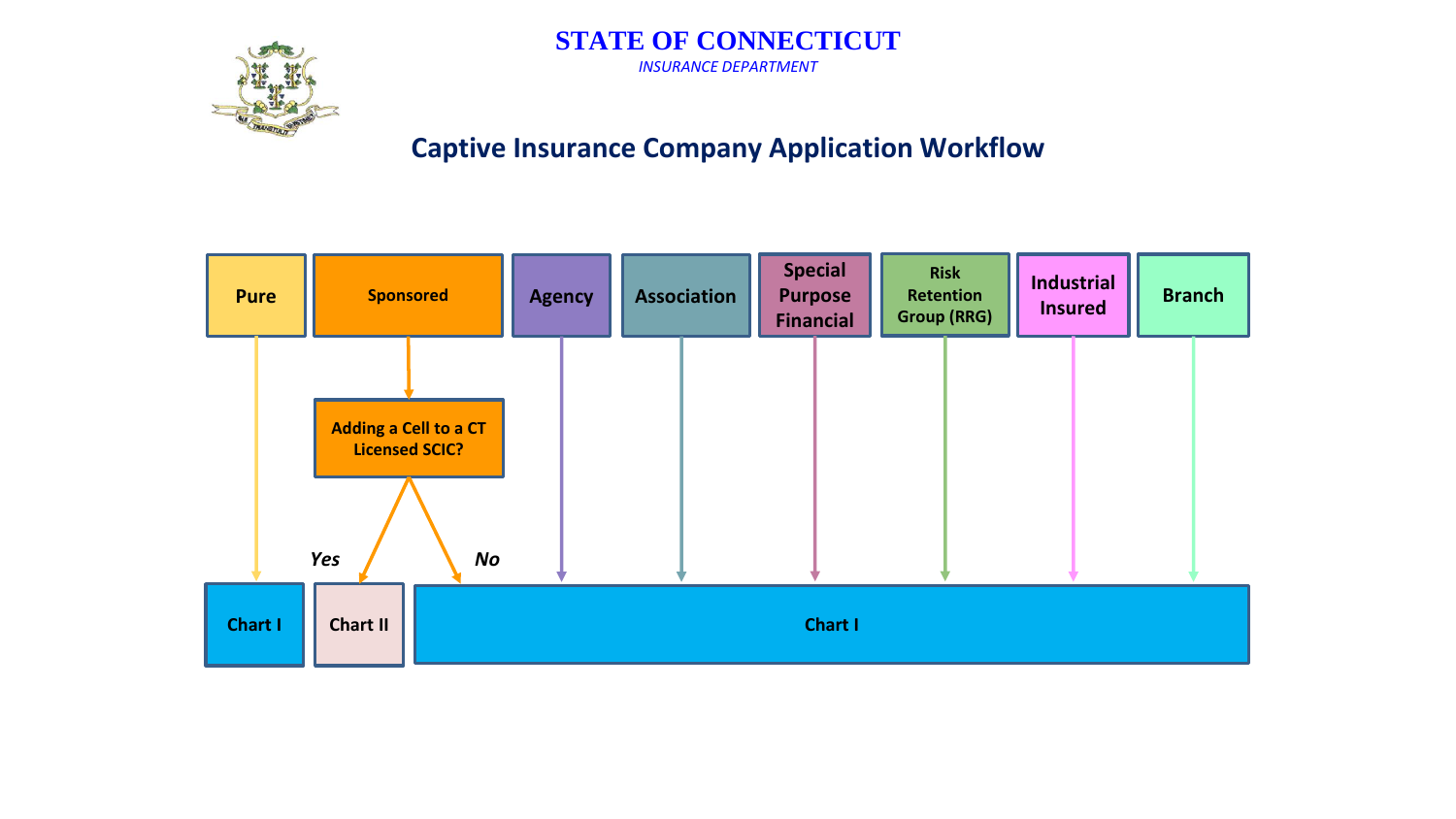

**STATE OF CONNECTICUT**

*INSURANCE DEPARTMENT*

## **FORMATION PROCESS: Captive Insurance Company (Chart I)**

#### *(Goal of Approval: 1-4 Weeks)*